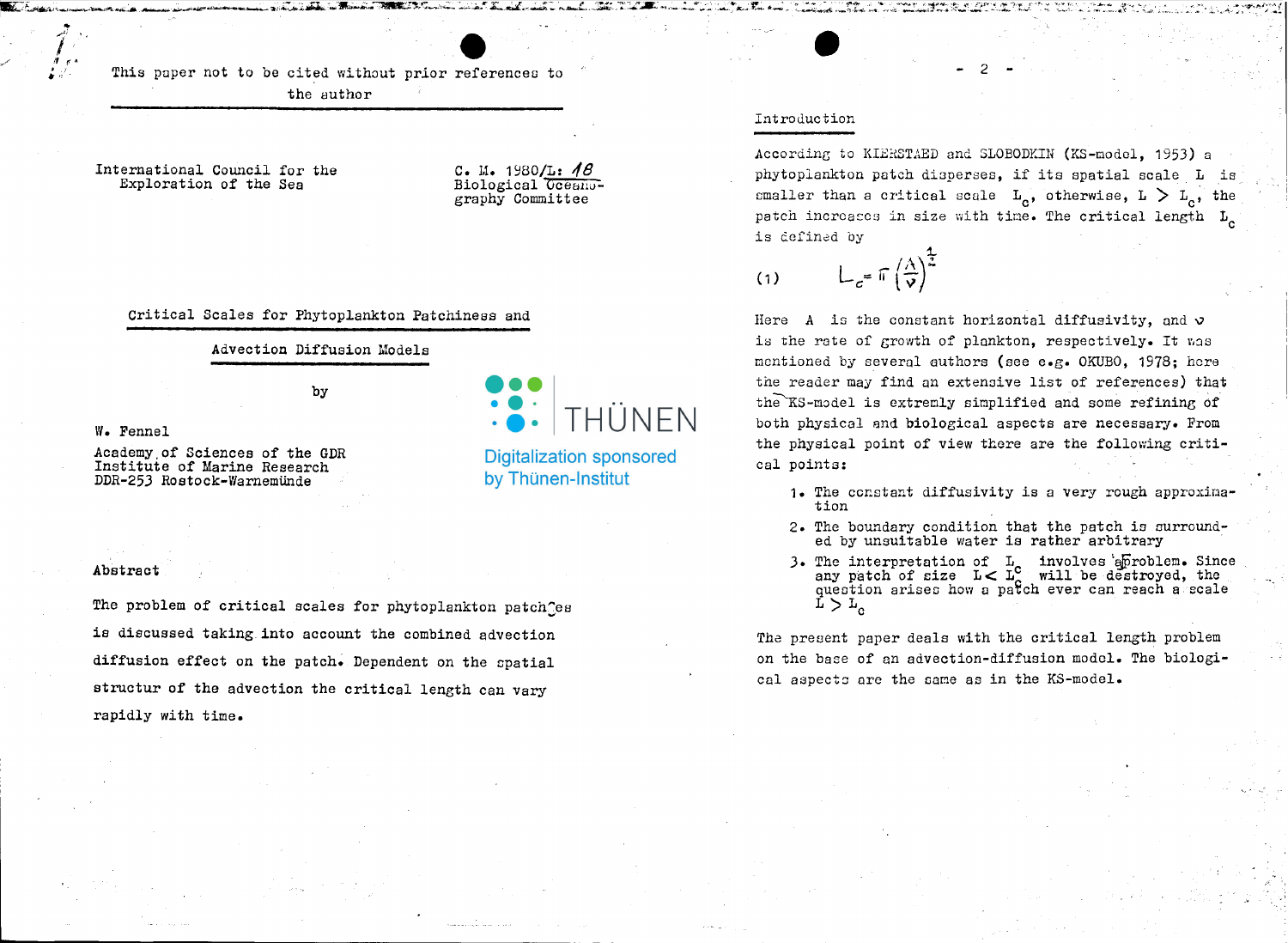### The Model

We study the evolution of a plankton distribution  $P(W, t)$ from a certain initial patch  $P(W, 0) = P_0(W)$ . The depth H of the upper mixed layer may coincides with the depth of the enphotic zone. In the frame of the model  $P(W, t)$  is a solution of the diffusion equation

$$
(2)\ \left[\frac{\partial}{\partial t}+\overline{\mathcal{L}}\cdot\nabla-A\Delta_{h}-A_{z}\Delta_{z}-\nu\right]P(\mathfrak{u}_{,t})=0
$$

with an initial condition

 $P(\mathfrak{u},0) = P(\mathfrak{u})$ 

and boundary conditions

$$
\frac{\partial P}{\partial z} = 0 \quad \text{at } z = 0 \quad \text{(see surface) and } z = H
$$

A and  $A_z$  are local horizontal and vertical diffusivities.<br> $\overline{40}$  is the advection field

(3) 
$$
\overline{\mathcal{W}} = \mathcal{R}_{h}^{0}(x, y) + \hat{\mathcal{W}}(z) = \begin{pmatrix} u_{0} + u_{x}x + u_{y}y \\ v_{0} + v_{x}x + v_{y}y \end{pmatrix} + \begin{pmatrix} \hat{u}_{1}z \\ \hat{v}_{1}z \end{pmatrix}
$$

with

$$
\mathbf{div}\overline{\mathbf{w}} = \mathbf{0}
$$

The linear horizontal advection  $\mathcal{U}_h$  (x, y) is considered to<br>be a mesoscale feature of a large scale circulation pattern. Introducing the streamfunction  $\Psi = u_v$ ,  $\Psi = -v_x$  we have with  $u_y = g$ ,  $v_y = -f$ ,  $u_y = -v_y = h$ 

(4) 
$$
\psi = \left( \frac{x^2}{2} + 3 \frac{y^2}{2} - hxy + (u_0 + \hat{u})y - (v_0 + \hat{v})x \right)
$$

By means of  $S = h^2 - fg$  the streamline pattern may be classified. For  $\delta \geq 0$  it follows an eddy structure and for  $\delta$  > 0 we find a deformation field. Both examples are mesoscale features of long wave phenomenons. For large times  $\beta_1$  t >> 1 ( $\beta_2$  =  $\frac{\pi^2 A_2}{\pi^2}$  inverse vertical mixing time) the patch is vertically nixed and the solution can be found by means of a perturbation theory (FENEL 1980a). Performing a Fouriertransformation

$$
P(k_i s e_i t) = \int dx dy e^{-i(kx - i\omega t)} P(x_i y_i t)
$$
\nwe have\n
$$
-a \frac{k^2}{2} - b \frac{k^2}{2} - ckx - idk - i e x + c
$$

(5) 
$$
P(k_1x_1t) \approx P_c(k_1x) e^{-a \frac{x_1}{2} - b \frac{x_2}{2} - ck_1x - 1}
$$

4م،

with

(6) 
$$
a(t) = 2At + \frac{Ab}{\delta} \left[ 1 - ch(2\sqrt{\delta}t) \right] + \frac{At}{\delta} \left[ 2L^2 + g(g-f) \right] \left( \frac{sh(2\sqrt{\delta}t)}{2\sqrt{\delta}t} - 1 \right) + F_x \left[ \mathcal{L}(12)\right] t
$$
  
\n(7)  $b(t) = 2At + \frac{Ab}{\delta} \left[ ch(2\sqrt{\delta}t) - 1 \right] + \frac{At}{\delta} \left[ 2h^2 - \left\{ (g-f) \right\} \left( \frac{sh(2\sqrt{\delta}t)}{2\sqrt{\delta}t} - 1 \right) + F_y \left[ \mathcal{L}(2\sqrt{\delta}t) \right] +$   
\n(8)  $c(t) = \frac{A}{2\delta} (g - \left\{ \right\} \left( ch(2\sqrt{\delta}t) - 1 \right) + \frac{Ah}{\delta} \left( \left\{ + g \right\} \left( \frac{sh(2\sqrt{\delta}t)}{2\sqrt{\delta}t} - 1 \right) + F_y \left[ \mathcal{L}(12\sqrt{\delta}t) \right] \right)$ 

a, b and c correspond to the dispersion of patches initially concentrated on a point  $(P_0(\mu^-) = \delta(x) \delta(y), P_0(k, x^2) = 1$ . d and e describe the movement of the patch along the streamlines.

(9) 
$$
d(t) = \frac{u_0}{\sqrt{\delta}} \sin \sqrt{\delta} t + \frac{v_0 q - u_0 l_1}{\delta} (c l_1 \sqrt{\delta} t - 1) + \frac{2}{H} \int_C dz \, \hat{u}(z)
$$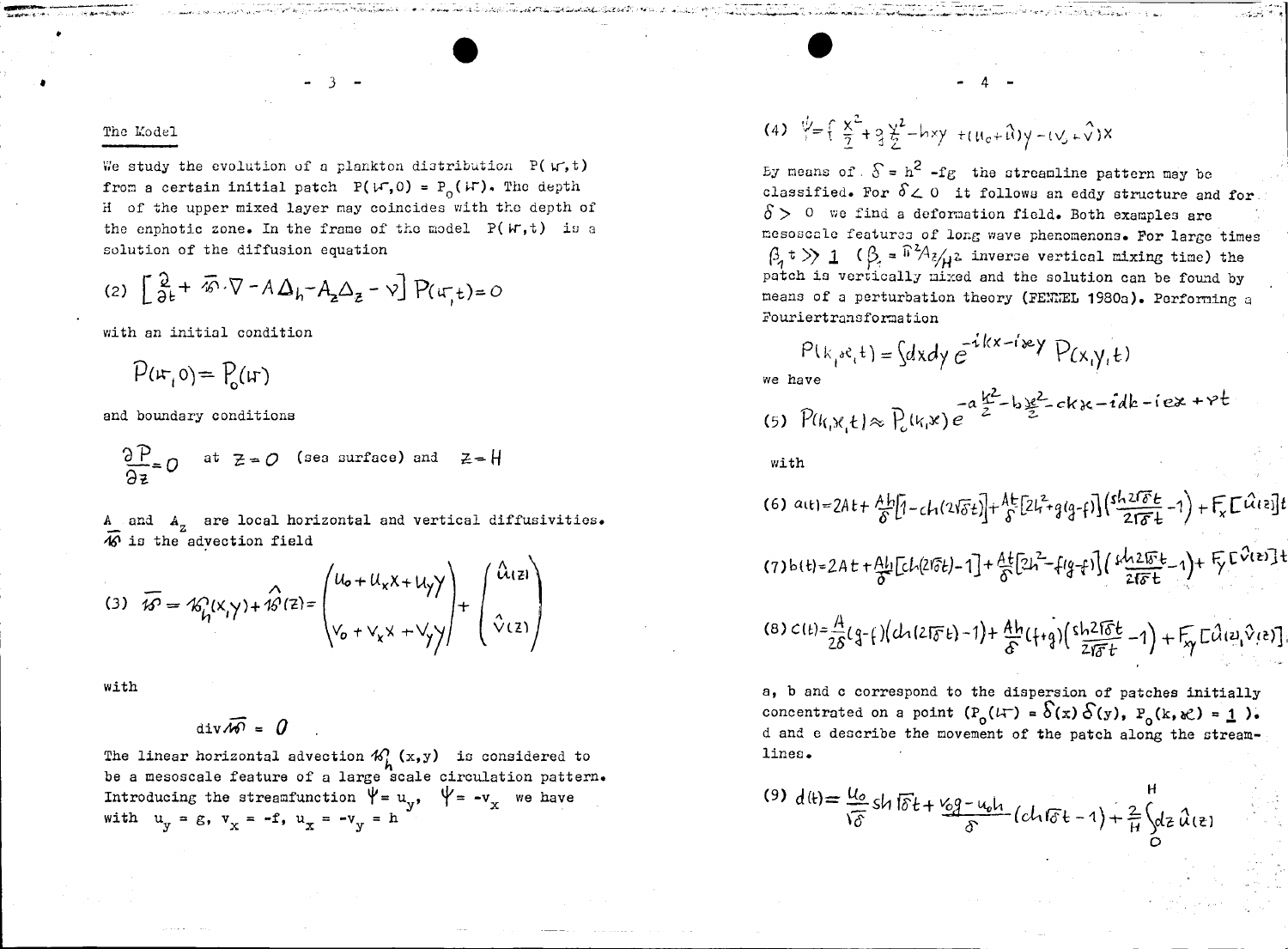(10) 
$$
e(t) = \frac{V_2}{V_0} \text{th} \overline{V_0} t + \frac{V_0 I_1 - U_0 f}{\delta} (L_1 V_0 t - 1) + \frac{2}{H} \int_0^H (d\epsilon \sqrt{v_1} \epsilon)
$$

The functionals  $F_x$ ,  $F_y$  and  $F_{xy}$  are given by (see FEINEL 1980b)

(11) 
$$
F_x L \lambda(z) = \frac{g_0^2}{\beta_1 H^3} \int_0^1 \left[ \int_0^2 \hat{\lambda}(z') dz' - \frac{z}{H} \int_0^H \hat{\lambda}(z') dz' \right] dz
$$
  
\n(12)  $F_y L \lambda(z) = \frac{g_0 z}{\beta_1 H^3} \int_0^H \int_0^2 \hat{\lambda}(z') dz' - \frac{z}{H} \int_0^H dz' \lambda(z') dz' \int_0^2 dz$   
\n(13)  $F_y L \hat{\lambda}(z) = \frac{g_0 z}{\beta_1 H^3} \int_0^L z \left( \int_0^2 \hat{\mu}(z') dz' - \frac{z}{H} \int_0^H \hat{\mu}(z') dz' \right) \left( \int_0^2 dz' \lambda(z') - \frac{z}{H} \int_0^H \hat{\lambda}(z') dz' \right)$ 

The distribution  $P(k, \mathcal{X}, t)$  given by (5) in connection with (6) to (13) looks rather complicated. But the essential point is the following: The dispersion a, b and c can vary more or less rapidly with time. That time dependence is controled by the spatial structur of the advection ( $\delta = h^2 - g f$ ). In the case of an eddy structure  $(\delta \le 0)$  a, b, c are proportional to t  $(t)$   $\sqrt{5}$   $t^{-1}$  but in the case of a deformation field ( $\delta$ ) 0) these quantities vary with  $e^{2i\delta t}$  for large times  $(t \gt\hat{\delta}^2)$ .

## The critical length

Eased on (5) we discuss the time dependent wave number spectrum  $P(k, x, t)$ . For

$$
ak^2 + bx^2 + ck \times y + b
$$

 $P(k, k, t)$  decreases with time, while for

$$
ak^2+bs^2+ckx
$$
  $c\nu^2$ 

the patch increases. Critical scales are determined by

 $ak^2+bx^2+ckx=vt$  $(14)$ 

By rotation of the coordinate system  $(k, k)$  into the principle axes system  $(k^*, k^*)$  it follows

(15) 
$$
\frac{k^{*2}}{\frac{\gamma+1}{\alpha^{*}}} + \frac{k^{*2}}{\frac{\gamma+1}{\alpha^{*}}} \cdot 1
$$

where the principle axes are

$$
a^* = \frac{1}{2} \left[ a+b + \sqrt{(a-b)^2 + c^2} \right]
$$
  

$$
b^* = \frac{1}{2} \left[ a+b - \sqrt{(a-b)^2 + c^2} \right]
$$

Due to the anisotropic nature of the advection there a two critical wavenumbers, given by the minor and the major principle axis.

(16) 
$$
k_1 = \frac{2\pi}{L_1} = \sqrt{\frac{v_t}{a^*}(t)}
$$
  $k_2 = \frac{2\pi}{L_2} = \sqrt{\frac{v_t}{b^*}(t)}$